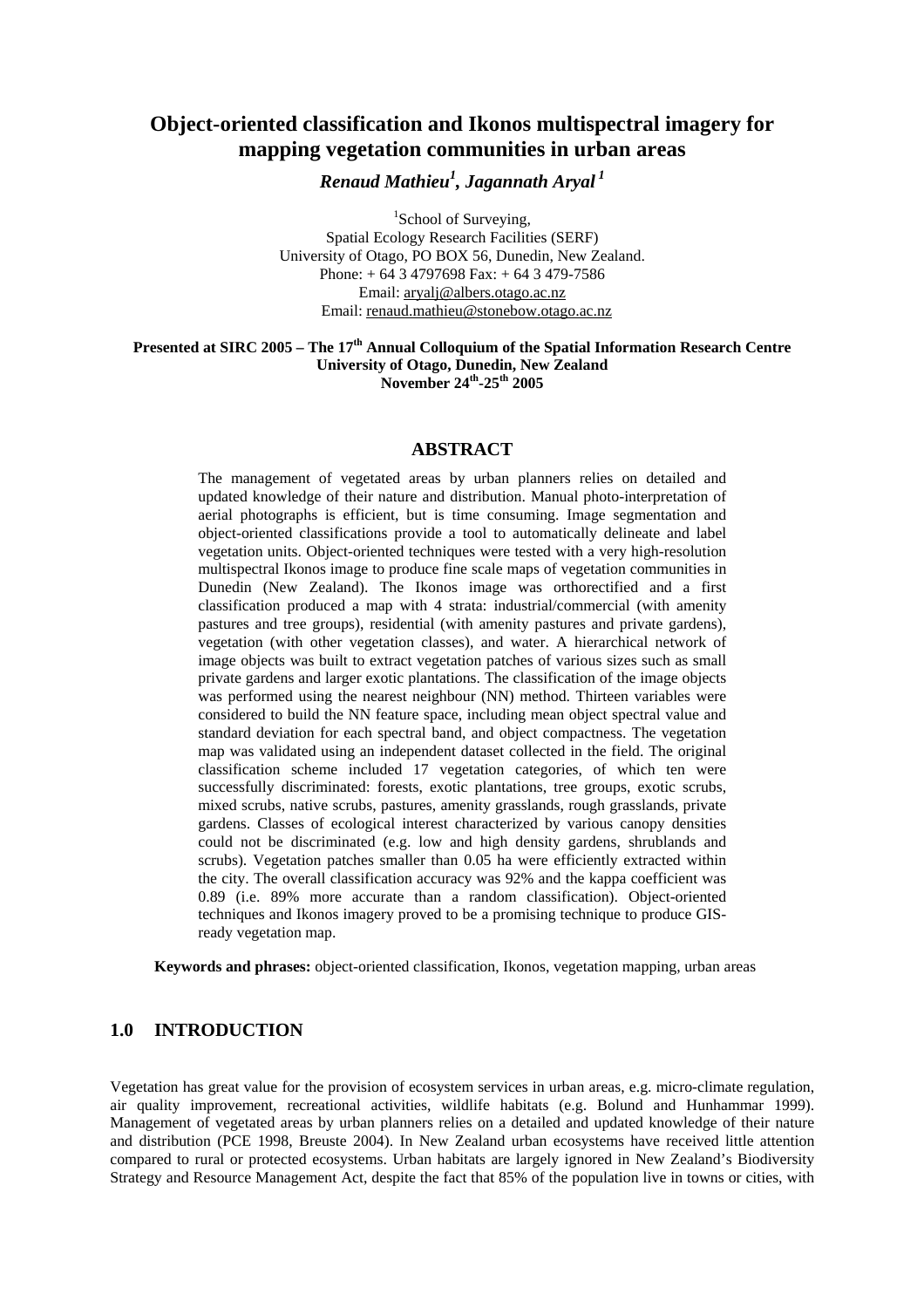their primary experience of natural habitats being in urban settings (Freeman 1999). Until recently no ecologically based mapping system was available for application to New Zealand cities. An ecological map of Dunedin City was first produced by manually digitising vegetation units from colour aerial photographs (Freeman and Buck 2003). This technique, although efficient for detailed mapping, has proven to be time consuming, thus introducing significant limitations for its future development. Automatic or semi-automatic delineation of vegetation units were recognized as highly desirable.

Very high-resolution multispectral satellites, such as Ikonos or Quickbird, provide a level of detail compatible with urban mapping, i.e. from 4 to 2.5 m spatial resolution. Multispectral sensors also have the advantage, over colour aerial photographs, of recording reflected light in the near infrared domain. Near infrared is the most sensitive spectral domain used to map vegetation canopy properties (Guyot 1990) and may improve the discrimination of vegetation communities. Automatic classification of digital images is traditionally carried out using a per-pixel approach, and thus mainly uses the spectral content of the images. These methods are not well suited for very high-resolution images, especially in urban environments, which consist of a mosaic of smallscale features made up of different materials (e.g. De Jong et al 2000, Hofmann 2001). As many urban or suburban land use types, such as roads, buildings, parking lots, or amenity pasture, grassland, are spectrally similar, spatial information such as texture and context must be exploited to produce more accurate maps (Shackelford and Davis 2003). Object-oriented techniques recognize that important semantic information is not represented in single pixels but in meaningful image objects and their mutual relations, i.e. the context (Blaschke and Strobl 2001, Benz et al 2004). They have a great potential to improve the automatic extraction of information from very high-resolution imagery (Giada et al 2003, Benz et al 2004). This research project aimed to investigate whether multispectral Ikonos images, combined with object-oriented image classification techniques, are suitable for automatic and fine scale mapping of vegetation communities in urban areas.

# **2.0 STUDY AREA, DATA AND METHODOLOGY**

# **2.1 Study Area**

The study site, located in the south-east of the South Island of New Zealand, corresponds to Dunedin City (170°30' Long E / 45°45' Lat S). Dunedin City is a medium size city hosting a population of 120,000 people. Despite of being a relatively small area (about  $36 \text{ km}^2$ ), it harbours a wide range of vegetation types, including native remnants, exotic plantations, pasturelands, indigenous tussocks and flax vegetation, regenerating scrubs and bushes. It also includes recreation parks, sport pitches, two cemeteries and a large botanic garden. The Central Business District (CBD) is located in flat terrains along the harbour. Residential areas are located in the surroundings hills located north, west and south-east of the CBD. The topography is gently to moderately rolling with elevations ranging from the sea surface to 400 meters. The mean slope is  $10±9$  degrees.

# **2.2 Data**

One multispectral Geo Ortho Kit Ikonos image was acquired on the  $20<sup>th</sup>$  February of 2005 (mid summer) to map the vegetation communities. The image has a spatial resolution of four meters and includes four spectral bands (blue, green, red, and near infrared). One in-track panchromatic Ikonos stereo pair was acquired on the same day. Both images were supplied by Space Imaging (http://www.spaceimaging.com). A detailed digital vegetation map of Dunedin city (1:3000) was available from a previous project (Freeman and Buck 2003). This map was photo-interpreted from colour aerial photographs taken in 2001 and was used to support the selection of training samples for the classification.

# **2.3 Methodology**

### *2.3.1 DSM generation and orthorectification*

The multispectral Ikonos image was orthorectified to ensure an accurate correction of systematic topographic distortions and the best positional accuracy of the final GIS map. An accurate Digital Surface Model (DSM) was produced using the Ikonos stereo pair and GPS control points (Toutin 2004). The multispectral Ikonos image was then orthorectified using the DSM. An independent validation of the orthorectified product using 16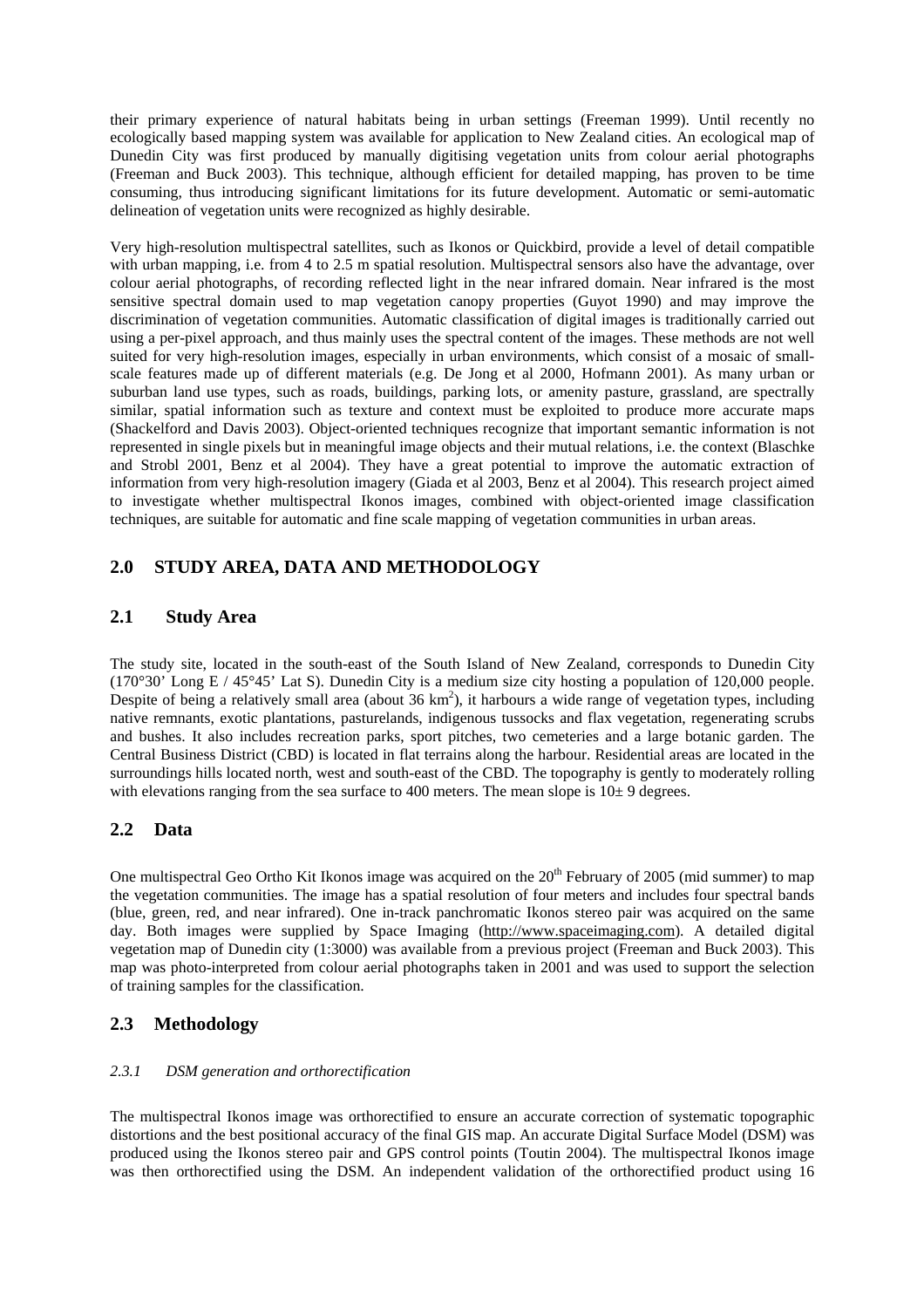additional GPS points yielded an average and maximum geolocation error of 1.4 and 3.1 m, respectively. PCI Geomatica OrthoEngine V09 was used to produce the DSM and orthorectify the Ikonos image.

### *2.3.2 Classification Scheme*

The classification scheme used in this study was adapted from the vegetation classification systems developed by Atkinson (1985) and Freeman and Buck (2003) for natural and urban ecosystems (Table 1).

| <b>Habitat type</b>       | <b>Class</b>         | <b>Comments</b>                                       |
|---------------------------|----------------------|-------------------------------------------------------|
| Build environment         | <b>Building</b>      | Public, industrial, commercial                        |
|                           | House                | Incl. farms $(> 0.25$ ha)                             |
|                           | Road                 |                                                       |
|                           | Sealed surface       | Concrete (e.g. parking)                               |
| Tree habitats             | Bush and forest      | Structure-rich tree stands, height $> 5$ m            |
| (avg. stem dbh $> 0.1$ m) | Plantation           | Exotic tree stands of uniform age, incl. shelterbelts |
|                           | Park / Woodland      | Scattered trees over grassland or scrub               |
|                           | Tree group           | Isolated group of trees, native and/or exotic, < 1 ha |
| Scrub habitats            | Exotic scrub         | Closed canopy, non-native species                     |
| (avg. stem dbh $< 0.1$ m) | Mixed scrub          | Closed canopy, mixture of non-native & native species |
|                           | Native scrub         | Closed canopy, native species                         |
|                           | Exotic shrubland     | Open canopy, non-native species                       |
|                           | Mixed shrubland      | Open canopy, mixture of non-native & native species   |
|                           | Native shrubland     | Open canopy, native species                           |
|                           | Vineland             | Scrub vegetation heavily covered by woody vines       |
| Grassland                 | Amenity grassland    | Intensively managed and regularly mown pasture        |
|                           | Pasture              | Intensively managed and regularly grazed pasture      |
|                           | Rough grassland      | Irregularly managed grassland, including tussocks     |
|                           | Dune Grassland       | Grassland on consolidated dunes                       |
| Garden                    | High density gardens | Rich in trees and shrubs $> 50\%$                     |
|                           | Low density gardens  | Poor in trees and shrubs $<$ 50%                      |
| Bare ground               | Bare ground          | Incl. bare soil, gravel, quarry, sand                 |
| Water                     | Coastal water        |                                                       |
|                           | Standing water       |                                                       |
|                           | River and streams    |                                                       |

Table 1. Classification scheme (adapted from Freeman and Buck 2003)

### *2.3.2 Multi scale image segmentation*

The basic processing units of object-oriented image analysis are segments (also called image objects) and not single pixels (Benz et al 2004). The purpose of image segmentation is to first subdivide an image into groups of pixels (segments) corresponding to meaningful objects in the field. These objects are then classified. The size of the image objects is closely related to the scale of the analysis. The splitting/merging process is controlled by similarity or dissimilarity measures, relying on one or several image features, e.g. brightness or colour, texture, shape, or size.

The software used in this research, eCognition V3.0, is the first commercial classification package fully based on object-oriented techniques. It uses a multiresolution segmentation approach which is basically a bottom up region-merging technique starting with one-pixel objects. In numerous iterative steps, smaller image objects are merged into bigger ones (Baatz et al 2004). The outcome of the segmentation algorithm is controlled by the scale and a heterogeneity criterion. The scale is indirectly related to average size of the objects to be detected, and partly depends on the image spatial resolution. The heterogeneity criterion controls the merging decision process, and is computed using spectral layers (e.g. multispectral images) or non-spectral layers (e.g. thematic data such as elevation). The heterogeneity criterion includes two mutually exclusive properties: colour and shape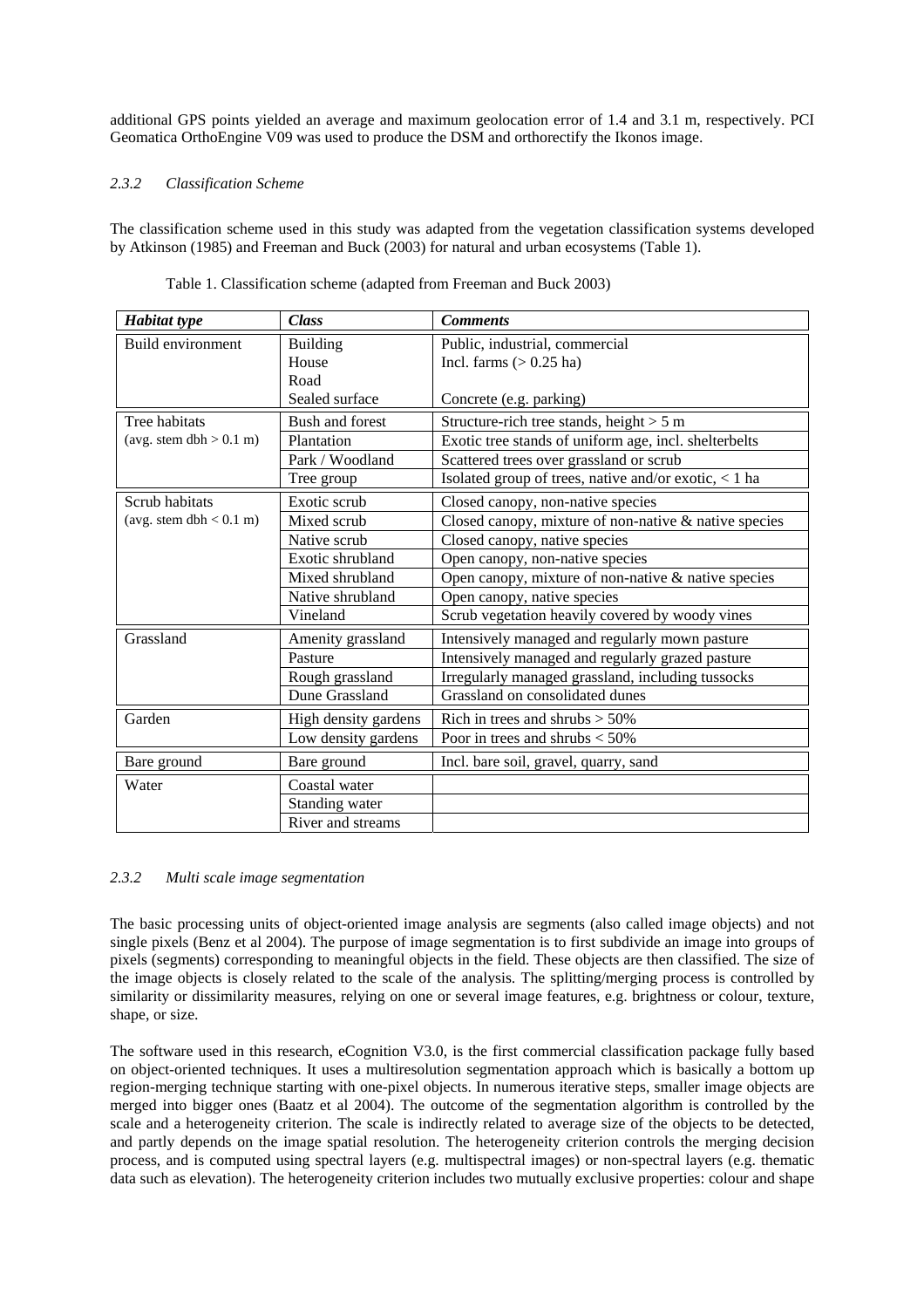(Colour = 1 – Shape). Colour refers to the spectral homogeneity whereas shape considers the semantic characteristics of the objects. Shape is divided into two equally exclusive properties: smoothness and compactness (Smoothness  $= 1 -$ Compactness) (Baatz et al 2004).

The choice of the segmentation parameters (scale, colour, smoothness and compactness) was determined using a systematic trial/error approach, validated by visual inspection of the quality of the image objects. Once an appropriate scale was identified both the colour and shape criterion were modified to refine the shape of the image objects. Two key scales were identified. A small scale (22) was appropriate to identify small vegetation patches in residential areas (e.g. private gardens, tree groups), and a larger scale (40) was good to extract larger vegetation patches (e.g. plantation, forest, pasture). Most published works found that more meaningful objects were extracted with a higher weight for the colour criterion (Herold et al 2002, Laliberte et al 2004). The colour criterion was assigned a weight of 0.7, whereas the shape received the remaining weight of 0.3 (compactness 0.5 and smoothness 0.5).



Figure 1. Segmentation of the Ikonos image at the scale of 22 (upper left), 40 (upper right), 125 (lower left), and 250 (lower right)

#### *2.3.4 Training samples and validation data set*

For the collection of training and validation samples the main focus was set on the vegetation classes. For the training samples the study area was divided into four quadrants of equal size. The number of training samples selected for each class depended on its significance in term of areas covered, but a minimum of one sample per quadrant was selected for the smallest classes. The samples were selected using the vegetation map produced by Freeman and Buck (2003) and were checked in the field during the autumn 2005. A number of attributes were collected: site size, habitat type, land use type, slope, aspect, elevation, dominant species, vegetation density,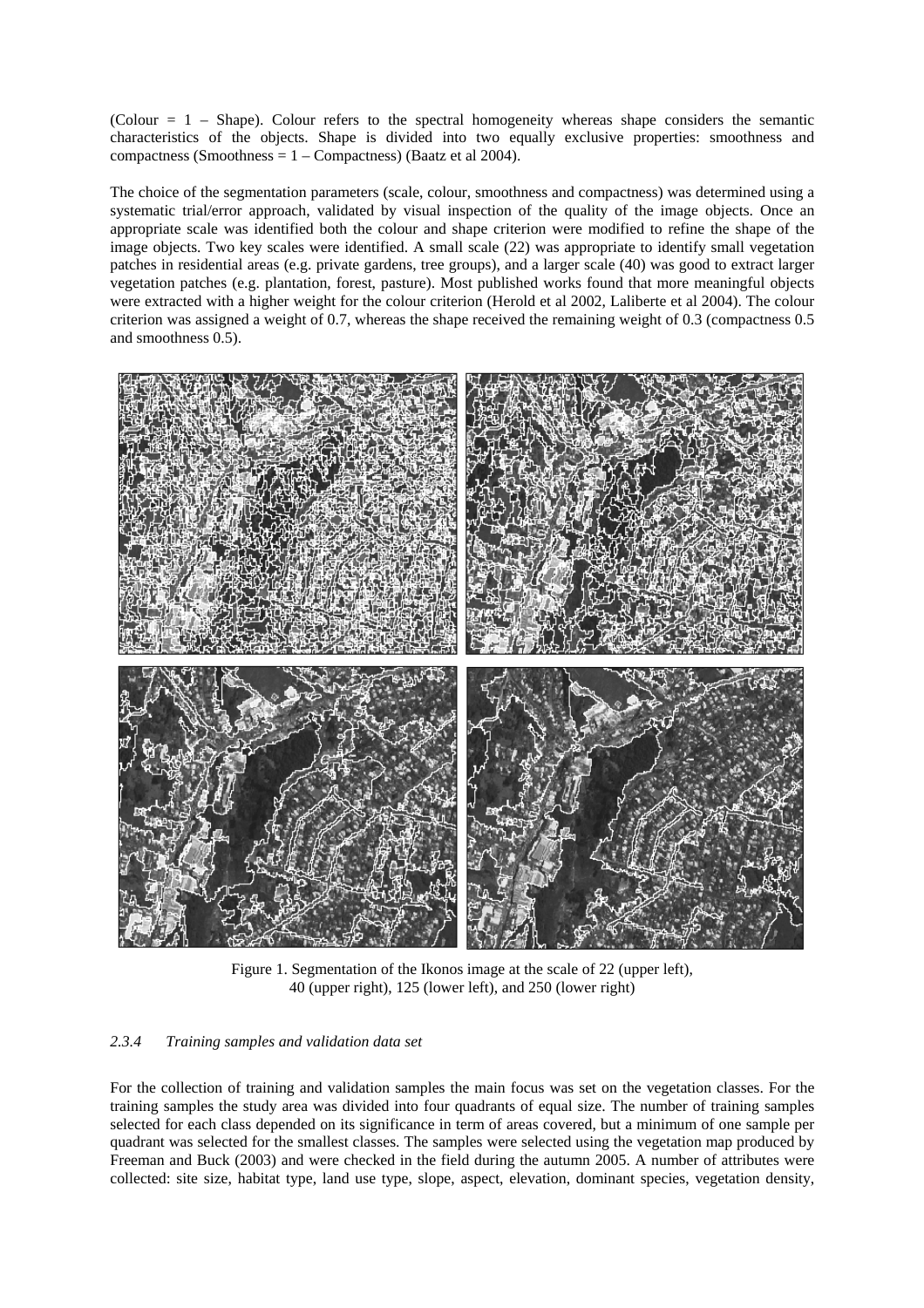vegetation structure. When possible the habitat and land use classes of surrounding polygons were recorded. For classes easily interpretable from the Ikonos images or the aerial photographs (e.g. garden, road, and house) training sample were selected without field support. In total 280 training samples were collected. Vegetation communities within or at close proximity with the city where targeted for the validation exercise. A coarse classification was produced to map vegetation and non vegetation image objects. The approximate boundaries of the city were photo-interpreted from the Ikonos images to separate the urban and suburban areas from the rural areas. A total of 90 vegetation image objects were randomly selected outside the city (rural areas) while another set of 360 vegetation image objects was randomly selected within the city. All 450 validation polygons were surveyed in the field (about 1.2 % of the vegetation of the study area).

### *2.3.5 Urban and suburban stratification*

Prior to the classification the study area was stratified according to 4 broad classes: industrial / commercial (low vegetation density), residential (intermediate vegetation density), vegetation (high vegetation density), and water (Figure 2).

A 125 scale segmentation layer was created and classified into the four classes using the nearest neighbour (NN) approach (4 spectral bands, mean features). At this scale residential blocks including gardens, roads and houses are identified as single image objects (see Figure 1). Wrongly classified image objects were reassigned manually to the correct classes, based on local knowledge and information provided by the Ikonos image and aerial photographs. These data were also used to systematically refine approximate boundaries between strata.

Any vegetation patches larger than 0.8/1 ha was automatically assigned to the vegetation stratum. Consequently, the industrial / commercial stratum and the residential stratum only included small vegetation patches potentially classified as amenity pastures or tree groups, and as amenity pastures, tree groups, or gardens, respectively. As all other vegetation classes were included in the vegetation stratum this reduced significantly the risks of confusion between vegetation classes. For instance forest or mixed shrubs were not present in residential areas and could not be confused with dense private gardens.



Figure 2. Industrial, residential and vegetation strata in Dunedin City

### *2.3.6 Object-oriented classification*

The classification was performed using the nearest neighbour (NN) method which assigns classes to image objects based on minimum distance measurements. The NN classifier can potentially use a variety of variables related to spectral, textural, shape and/or contextual properties of image objects. Thirteen variables were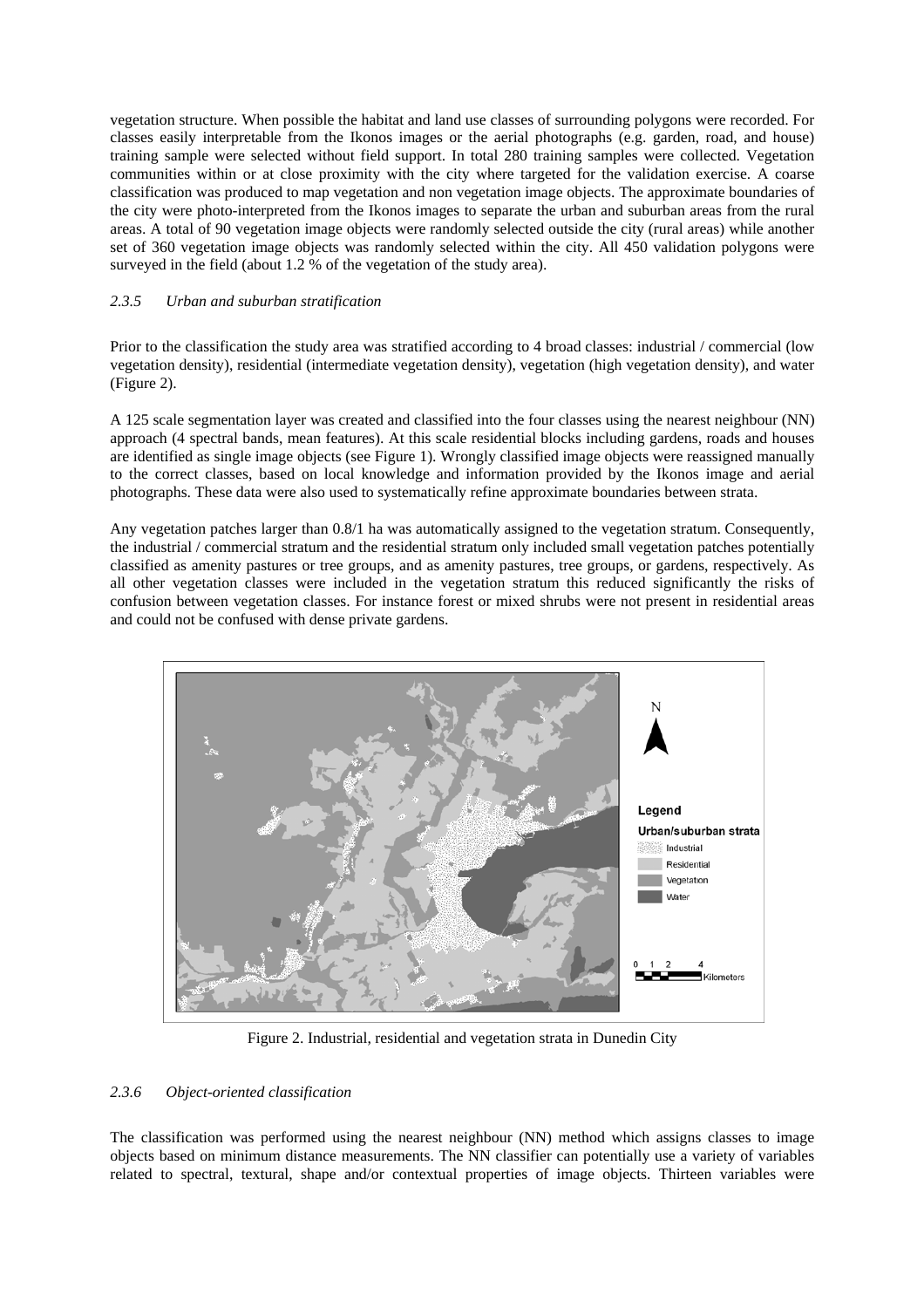considered to build the NN feature space: mean object spectral value, standard deviation, ratio (mean spectral value / sum of all spectral layer mean values), and object compactness (length x width / number of pixels). The first three variables were computed for the four spectral bands of Ikonos. For each stratum an optimized feature space was finally selected by observing the best separation distance between classes.

Some classes can only be found in a specific stratum (e.g. private gardens in residential areas). Thus, the multi scale segmentation was constrained by the boundaries of the strata. This ensured that no individual image object could belong to two strata. Two hierarchical segmentation levels were produced. Level 1 was produced at a scale of 22 and level 2 at a scale of 40. Level 1 was used to classify small features such as individual private gardens and houses in the residential strata. Similarly, meaningful image objects were extracted from the level 2 for both the industrial / commercial and vegetation strata. The two hierarchical classified levels were then integrated into a single level and exported to ArcGIS

A confusion matrix (predicted classes versus observed classes) was built to assess the accuracy of the final vegetation map. User's accuracy, producer's accuracy, overall accuracy, and Kappa coefficient were computed and analyzed (Congalton 1991).

# **3.0 RESULTS**

During the classification process some classes presented in Table 1 could no be easily discriminated (e.g. high and low density gardens). The confusion matrix given in Table 2 is simplified and results from the merging of poorly discriminated classes. Additionally, only the results of the vegetation classes are presented. The confusion matrix indicates a very accurate classification (>0.9) for amenity grasses, gardens, exotic plantations, mixed scrubs, and pastures (Table 2). Good results ( $>0.7$ ) are obtained for forests, mainly confused with native scrubs, and for native scrubs, that are mixed with amenity grasses and forests. The poorest accuracies are found for exotic scrubs, that are confused with amenity grasses. However, the poorest accuracies (user's accuracy and producer's accuracy) remained higher than 0.75. The overall classification accuracy (0.92) was relatively high with 0.92 and the kappa coefficient was 0.89. This indicates the classification was 89% more accurate than what would have been generated by a completely random classification.

|                  | Amenity<br>grass | Garden         | Tree<br>grp | Plant | Forest | Exotic         | Mixed | Native | Rough<br>grass | Pasture<br>grass | Row<br><b>Total</b> | <b>User</b> acc<br>(%) |
|------------------|------------------|----------------|-------------|-------|--------|----------------|-------|--------|----------------|------------------|---------------------|------------------------|
| Amenity grass    | 96               | $\overline{4}$ | 3           |       |        | $\overline{c}$ |       |        |                | 4                | 111                 | 0.86                   |
| Garden           | 3                | 56             |             |       |        |                |       |        |                |                  | 59                  | 0.95                   |
| Tree group       | -1               |                | 24          |       |        |                |       |        |                |                  | 26                  | 0.92                   |
| Plantation       |                  |                |             | 27    |        |                |       |        |                | 1                | 28                  | 0.96                   |
| Forest           |                  |                |             |       | 14     |                |       |        |                |                  | 16                  | 0.87                   |
| Exotic           | 1                |                |             |       |        | 7              |       |        |                |                  | 9                   | 0.78                   |
| Mixed            |                  |                |             |       |        |                | 3     |        |                |                  | 3                   | 1.00                   |
| Native           |                  |                |             |       | 2      |                |       | 12     |                |                  | 15                  | 0.80                   |
| Rough grass      |                  |                |             |       |        |                |       |        | 4              |                  | $\overline{4}$      | 1.00                   |
| Pasture grass    | 5                |                |             |       |        |                |       |        |                | 158              | 165                 | 0.96                   |
| Column total     | 107              | 60             | 31          | 28    | 18     | 9              | 3     | 14     | 5              | 163              | 436                 |                        |
| Prod acc $(\% )$ | 0.90             | 0.93           | 0.77        | 0.96  | 0.78   | 0.78           | 1.00  | 0.86   | 0.80           | 0.97             |                     |                        |

Table 2. Confusion matrix of the urban vegetation communities mapped from a multispectral Ikonos image

# **4.0 DISCUSSION AND CONCLUSION**

The original classification scheme included 17 vegetation categories. Ten of these categories were successfully discriminated: forests, exotic plantations, tree groups, exotic scrubs, mixed scrubs, native scrubs, pastures, amenity grasslands, rough grasslands, private gardens. Significant confusions occurred between classes of ecological interest. Low density gardens (including less than 50% of trees or shrubs, the remaining being grasses) could not be discriminated from high density gardens (including less than 50% of trees or shrubs) in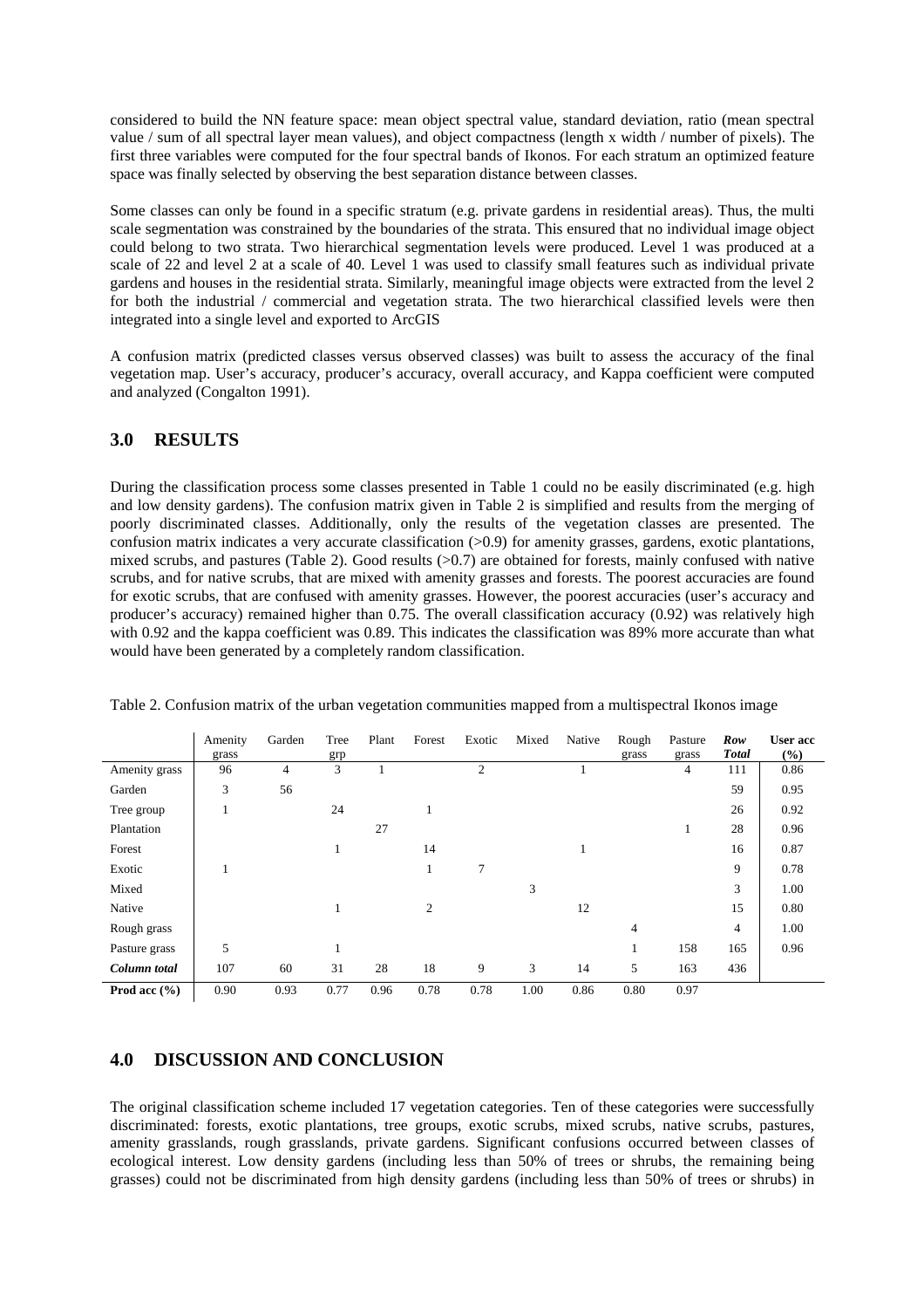residential areas. Vineland were also confused with scrubs, but this class was very scarce in the area with only 2 ha (Freeman and Buck 2003). Scrub (close canopy) and shrublands (open canopy) were difficult to discriminate. The selection of appropriate training samples was complicated by the fact that the definition of these classes lacks of consensus amongst ecologists. They ultimately belong to a unique continuum of vegetation density.

eCognition V3.0 was efficient to automatically extract patches of vegetation as small as 0.05 ha. In particular, small patches of private gardens were mapped with a high degree of accuracy in the residential areas. This is an interesting point as the manual digitizing of individual private gardens is usually considered unpractical and too resource consuming (Freeman and Buck 2003). The Figure 3 illustrates the distribution of private gardens in the residential strata. Variations of garden density across the area are evident. In Mornington (north-east) gardens tend to be large and abundant while in the St Kilda area (south) gardens tend to be small and less abundant. These data can be extracted over large areas and could provide interesting insights in environmental or ecological studies (e.g. association between environment, health, and socio-economic status, distribution and movements of urban wildlife).

The use of Ikonos images and object-oriented classification techniques was encouraging to map vegetation communities in urban areas. Compared to the more traditional per-pixel classification techniques object-oriented techniques produce vector maps ready to be integrated and analysed in a GIS database. The multiscale segmentation of real world features and their integration into a single level is a powerful approach as it is analogous to the human perception of its environment (cognition).



Figure 3. Automatic mapping of private gardens in residential areas

# **ACKNOWLEDGEMENTS**

The authors wish to acknowledge Dr Claire Freeman for providing the ecological map of Dunedin.

#### **REFERENCES**